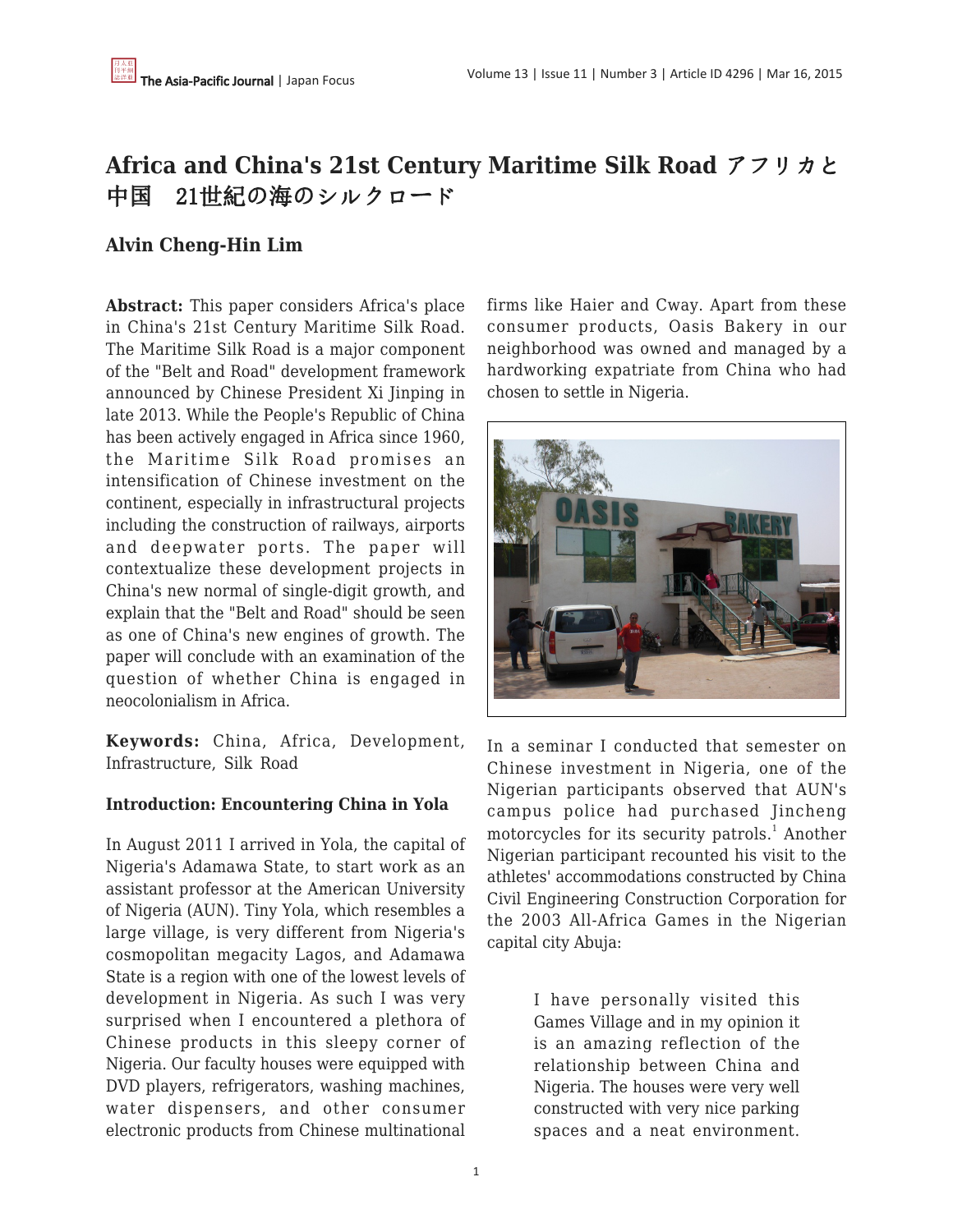The furnishing of the houses was also remarkable as there were adire (local Nigerian fabric) curtains inside. This illustrates the good working relationship between Nigeria and China as the Chinese are sensitive to our preferences.<sup>2</sup>

These instances of the Chinese presence in Nigeria are part of a vast wave of Chinese investment and economic engagement in Africa, a wave which will intensify under China's development plans for what it has described as the  $21^{st}$  Century Maritime Silk Road.



## **The "Belt and Road" and China's New Normal**

In September 2013 Chinese President Xi Jinping announced, during a speech at Nazarbayev University in Astana, Kazakhstan, the strategic vision of the Silk Road Economic Belt, a transcontinental zone of economic development stretching from China across Central Asia and the Middle East to Europe, an area that maps over the ancient trade routes of the Silk Road.<sup>3</sup> The following month President Xi announced in a speech to the Indonesian parliament the strategic vision of the  $21^{st}$ Century Maritime Silk Road, a zone of economic development that maps along the key

ports and maritime trade routes of the South China Sea and Indian Ocean.<sup>4</sup> Both strategic visions come together under the "Belt and Road" framework, which offers Chinese funding, expertise, and industrial technology in the implementation of massive infrastructural projects in the geographical areas coming under the Silk Road Economic Belt and 21<sup>st</sup> Century Maritime Silk Road. These projects, ranging from the construction of airports and railways to the redevelopment of deepwater ports, represent important opportunities for Chinese companies to expand and diversify their businesses by going global.<sup>5</sup> It is not just these Chinese companies who will benefit from the projects, of course. China's partner countries can expect to accelerate their economic development thanks to the improvements in their infrastructure, without having to worry about political interference in their internal affairs.<sup>6</sup> The Chinese government takes a long-term view of the "Belt and Road" projects. As Foreign Minister Wang Yi mentioned in a speech in Nairobi, Kenya in January 2015:

> "When Premier Li Keqiang visited the headquarters of African Union last year, Chairperson of African Union Commission Ms. Nkosazana Dlamini Zuma said that African people cherish a dream that one day the capitals of all African countries will be linked by highspeed railways. As a good friend of Africa, China is willing to make efforts to help African friends realize the dream. It is a century project that requires comprehensive planning and gradual advancement."<sup>7</sup>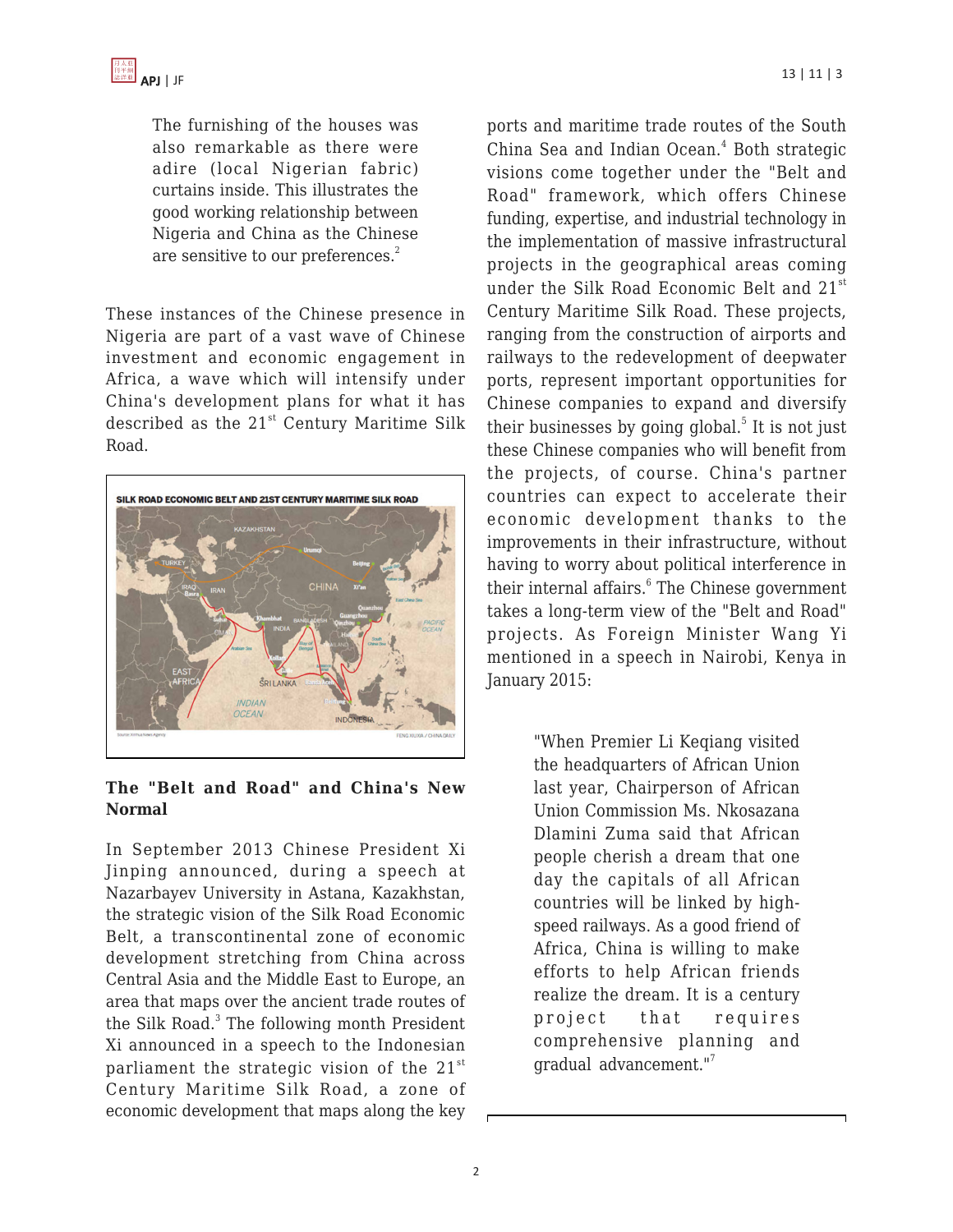



The "Belt and Road" initiatives come at a key period for China. After enjoying double digit GDP growth in the first decade of the 2000s, China's growth has decelerated to what its leadership has described as a new normal of single digit growth.<sup>8</sup> At the annual meeting of the National People's Congress in March 2015, Premier Li Keqiang announced that the government has lowered the annual growth target to 7%.<sup>9</sup> This contrasts with previous decades when China enjoyed an average growth rate of approximately 10% between 1978 and 2013, with 11.5% between 2003 and 2007. In 2012 and 2013 growth decelerated to 7.7%, ushering in the new normal of mediumto-high growth and development, and triggering the need for the Chinese government to find new engines of growth. $10$  The "Belt and Road" framework can be placed in this context as one of China's new engines of growth, offering fresh sources of employment and business opportunities to enable China to achieve what President Xi has highlighted in his political theory of the "Four Comprehensives" as the national goal of a moderately prosperous society.<sup>11</sup> In particular, the employment opportunities created by the "Belt and Road" initiatives will be needed for the 15 million students who are expected to graduate from universities, technical and middle schools and join the workforce in 2015, as well as the 3 million surplus rural labourers who are also expected to join these students on the employment market. $12$ 

## **Africa and the 21st Century Maritime Silk Road**

The African continent's position on the "Belt and Road" is located at the far west of the 21<sup>st</sup> Century Maritime Silk Road. Historically, the eastern coast of Africa is remembered as the westernmost stop on Admiral Zheng He's epic 15<sup>th</sup> century voyages across the Indian Ocean. In 2005 there was great fanfare in the Chinese press when Mwamaka Sharifu, a Kenyan girl who was reportedly the descendant of one of Zheng He's Chinese sailors, received a scholarship from the Chinese government in commemoration of the  $600<sup>th</sup>$  anniversary of Zheng He's first voyage across the Indian Ocean.<sup>13</sup> The infrastructural projects to be undertaken in Africa under the "Belt and Road" framework include the development of deepwater ports in coastal cities including Bizerte, Tunisia; Dakar, Senegal; Dar es Salaam, Tanzania; Djibouti, Djibouti; Libreville, Gabon; Maputo, Mozambique; and Tema, Ghana. These will be key sites of the transcontinental exchange of manufactured goods and commodities between Asian and African economies along the Maritime Silk Road.<sup>14</sup> These ports are also likely to be developed as industrial hubs, following the model of China's development of the new Cameroonian deepwater port of Kribi. While China Harbor Engineering Company started constructing the new port in June 2011, the development plan also includes the creation of a 260 square kilometer industrial zone, as well as roads and railways connecting Kribi to major cities in Cameroon, projects which will be undertaken by other Chinese companies. $15$  In Kenya, China is constructing a railway connecting the capital city Nairobi with the port city of Mombasa. This will eventually be expanded into a regional rail corridor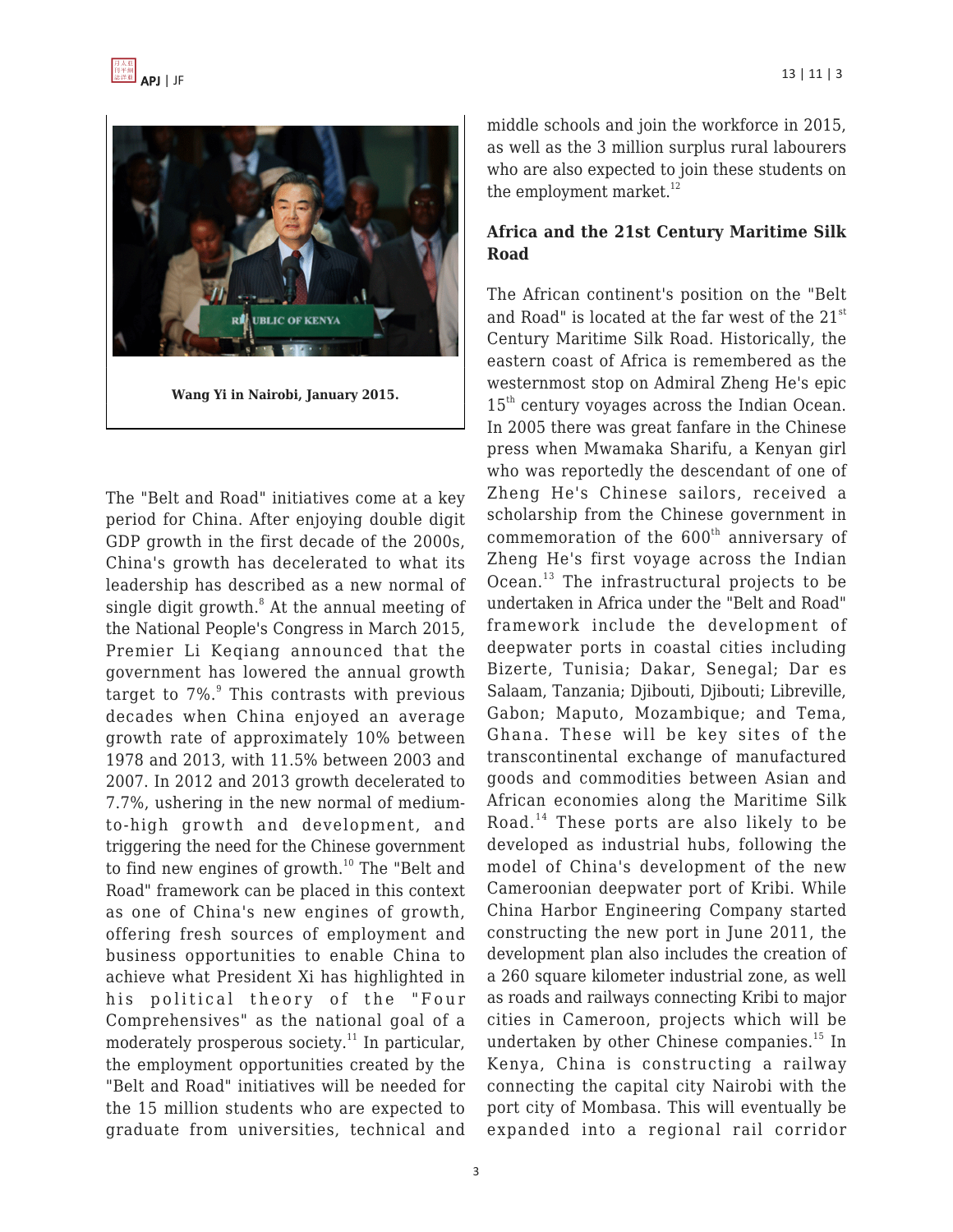connecting Kenya-one of the African gateways to the Maritime Silk Road-with Uganda, Burundi, and South Sudan.<sup>16</sup>

As the Kribi port development project in Cameroon shows, Chinese firms have been active in Africa long before the 2013 announcement of the  $21<sup>st</sup>$  Century Maritime Silk Road. According to statistics compiled by the State Council of China in 2013:

> China has become Africa's largest trade partner, and Africa is now China's second largest overseas construction project contract market and the fourth largest investment destination … Up to now, China has completed 1,046 projects in Africa, building 2,233 kilometers of railways and 3,530 kilometers of roads, among others, promoting intra-African trade and helping it integrate into the global economy.<sup>17</sup>



An early infrastructural project was the

TanZam railway between Tanzania and Zambia, which was built between October 1970 and June 1975, and involved not just Chinese financing, but also the participation of 50,000 Chinese engineers and laborers, 65 of whom perished during the arduous construction.<sup>18</sup> The beginning of the engagement of the People's Republic of China with Africa dates back a decade earlier to 1960, when China provided an interest-free loan of 100 million RMB to Guinea's newly independent socialist government for the construction of a slate of aid projects including factories, plantations, and paddy fields. Other newly-decolonized African states received similar aid packages from China.<sup>19</sup> Over the subsequent decades, China's engagement with Africa changed in tandem with changes in its domestic political economy. The rise of China's private corporations after the economic liberalization of the 1980s saw a transition from state-owned enterprises to private businesses in the implementation of Chinese development projects overseas.<sup>20</sup> Recent examples of such projects include China Railway Group's Light Railway in Addis Ababa, Ethiopia, the first phase of which was recently completed; $^{21}$  China Railway Construction Corporation's Abuja-Kaduna railway in Nigeria, which was completed in December 2014, and which is the first phase of a larger railway modernization project connecting Lagos with Kano; $^{22}$  and the Lobito-Luau railway in Angola, also built by China Railway Construction Corporation, which will eventually be connected to the Angola-Zambia and the Tanzania-Zambia railways.<sup>23</sup> Likewise, Chinese engineering firms like China Civil Engineering Construction Corporation, China Airport Construction Group Corporation, and China Harbour Engineering Company are constructing airports across the continent, including airports in Angola, Comoros, Djibouti, Gabon, Kenya, Nigeria, Sudan, Tanzania, and Togo.<sup>24</sup> Apart from the transportation sector, Chinese companies are also involved in Africa's energy sector, including hydropower dams in Ethiopia and Uganda; $^{25}$  biogas development in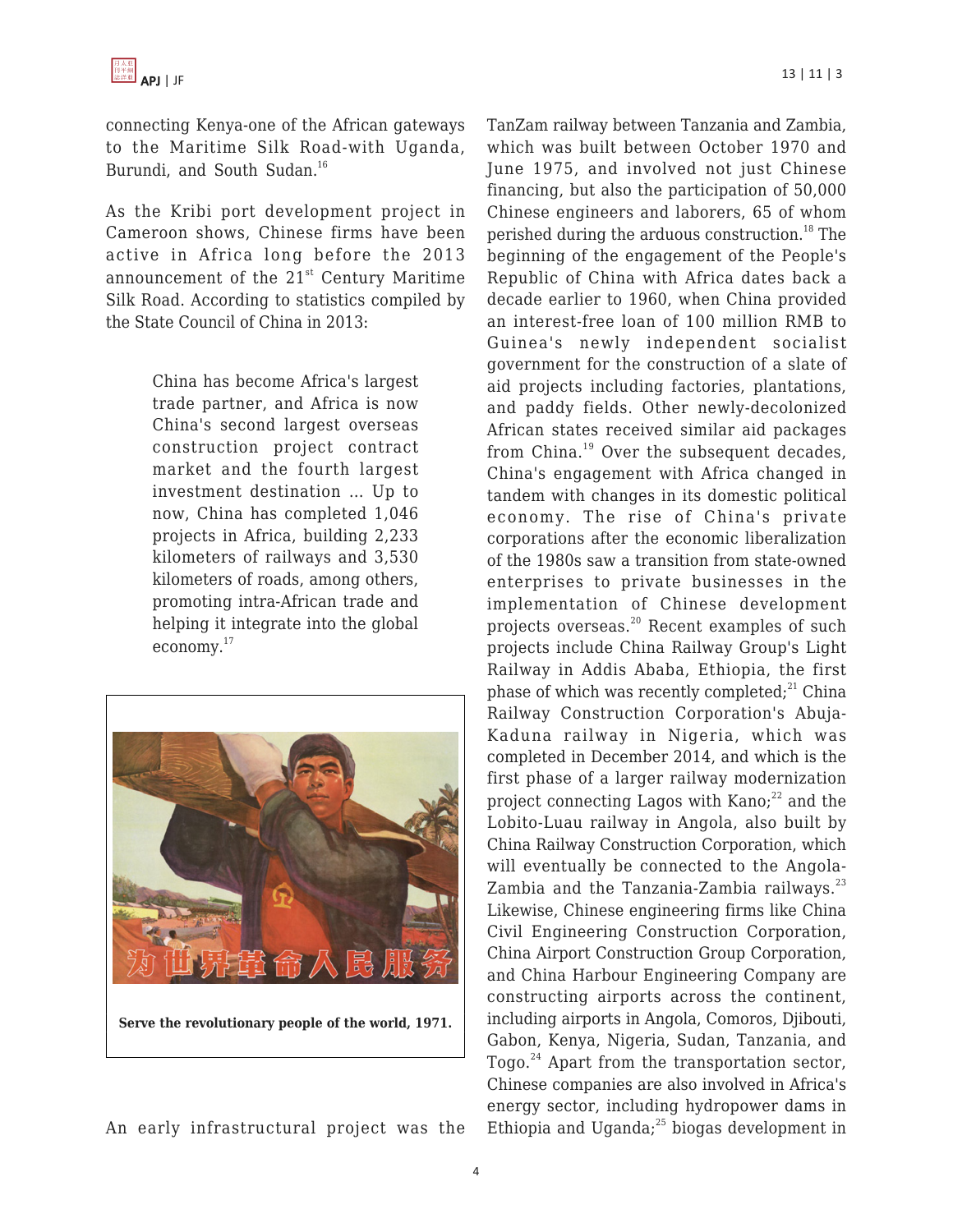

Guinea, Sudan and Tunisia; and solar and wind power plants in Ethiopia, Morocco, and South Africa. Other economic sectors Chinese companies are actively involved with in Africa include agriculture, construction, healthcare, mining, and industrial manufacturing. A recent count estimates over 2,000 Chinese companies are engaged across almost every country on the African continent. $26$ 

To finance these and other projects under the "Belt and Road" framework, China has created a number of key financial institutions. In November 2014, President Xi announced the creation of a 40 billion USD Silk Road Fund. The bulk of its financing will come from the Chinese government, with the remainder from China Investment Corporation, China Development Bank Capital Company, and the Export-Import Bank of China.<sup>27</sup> In July 2014, China and its partners in the so-called BRICS bloc-Brazil, Russia, India, and South Africacontributed 100 billion USD to establish the New Development Bank, an alternative to the U.S.-dominated World Bank and International Monetary Fund for emerging economies to raise funds for infrastructural development.<sup>28</sup> China also established the Asian Infrastructure Investment Bank in 2014, with other founding members from across Asia, the Middle East, and other countries including New Zealand and the United Kingdom. Like the Silk Road Fund and the New Development Bank, the Asian Infrastructure Investment Bank offers funding for infrastructure projects. $^{29}$  China has also created smaller investment vehicles to finance infrastructural and other overseas business projects.<sup>30</sup> The deepwater port development projects listed earlier, for example, will be partly financed by investment vehicles set up by China and Thailand. $31$ 

### **The Neocolonial Question**



**Hillary Clinton in Zambia, June 2011.**

While China has cancelled the debts of some of its crisis-stricken partner countries, or offered them grants or zero-interest loans to pay for Chinese development projects, $32 \text{ most of the}$ loans issued by Chinese financial institutions have to be repaid by the recipient countries. In certain cases, China allows its partners to pay for their development projects by bartering their local products, in particular natural resources. China and a number of African states have had such countertrade arrangements since the 1980s, and since then China has received key primary products including oil, rubber, and minerals as payment for development loans. $33$  These deals involving extraction of natural resources have led to accusations that China is engaging in neocolonialism in Africa, as was voiced by U.S. Secretary of State Hillary Clinton during a visit to Zambia in June  $2011$ .<sup>34</sup> Such criticisms have also been voiced by a number of African leaders who are concerned about China's growing economic clout.<sup>35</sup> While popular African perceptions of China's economic engagement remain generally positive across the continent, $36$  positive public opinion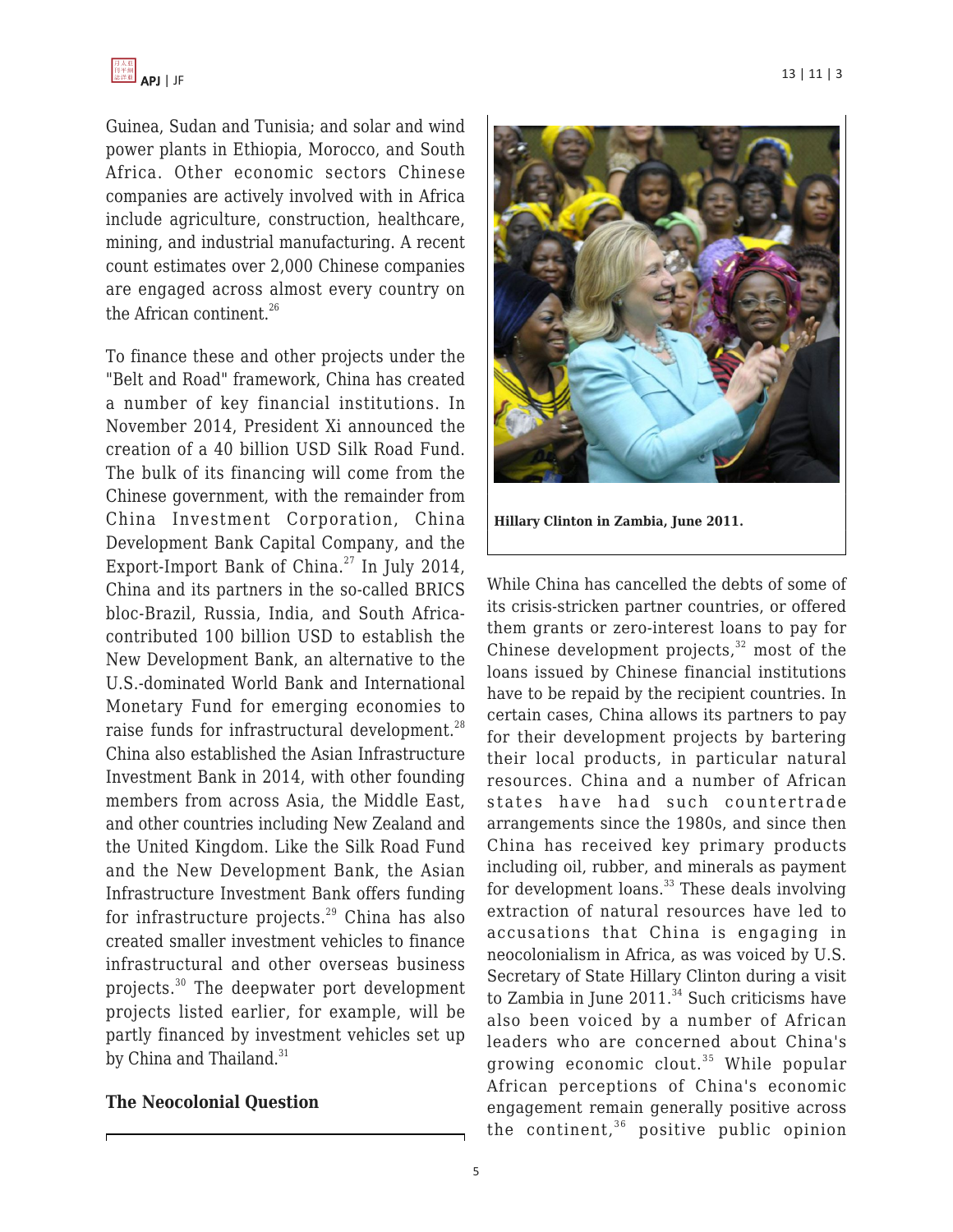

concerning the benefits of Chinese investment to their local economies are on the decline. $37$ Foreign Minister Wang Yi's recent announcement that Chinese diplomacy in 2015 will focus on building international cooperation for the "Belt and Road" reflects the government's sense of urgency, $38$  especially given a recent diplomatic setback in Sri Lanka,<sup>39</sup> and India's continued deferral, arising from old suspicions of what it calls the "string of pearls" geopolitical threat. $40$  from accepting China's invitation to participate in the "Belt and  $Road.$ <sup> $n41$ </sup>

The continued acceptance of Chinese investments over the past five and a half decades by African states and their people is an important sign that China's presence in Africa should be seen as that of a partner in economic development rather than that of an aspiring neocolonial hegemon.<sup>42</sup> In historical context, the criticisms of China's engagement with Africa in the Western press today echo Western colonial fears in the 1930s of Japan's growing influence in Africa.<sup>43</sup> A number of African and Western experts have joined the public conversation in critiquing the accusations of neocolonialism voiced by Secretary of State Clinton and others. The Zambian economist Dambisa Moyo, for instance, has pointed out that the empirical evidence of China's activities in Africa shows that its interests are purely commercial and that it has no interest in undermining the political structure, much less the sovereignty, of its African partners.<sup>44</sup> (The key exception is China's interest in keeping its partners from offering diplomatic recognition to Taiwan. A country will break relations with Beijing should it recognize Taiwan as "China"; but even in this situation Chinese enterprises in the country have been known to continue functioning despite the loss of diplomatic relations.<sup>45</sup>) The political economist Deborah Brautigam reminds us that China's swaps of infrastructure for resources with its African partners are based on its positive experience with swapping its own oil for Japanese industrial technology in the late 1970s. The industrial infrastructure and technological training thus received from Japan formed one of the bases for China's subsequent economic take-off in the 1980s. As such, China sees the similar arrangements it has made with its partner countries in Africa and elsewhere as similarly offering mutual benefits for their economic development.<sup>46</sup>

While China's overseas investments are certainly open to scrutiny, it is essential to consider these in the context of projects from other countries: it is by no means necessarily true that Chinese projects offer worse outcomes than those from the West.<sup>47</sup> Indeed, when looked at in comparative perspective, it is clear that China's infrastructural investments in particular fill a development gap in Africa that the West has largely ignored,  $48$  and that China's massive imports of African commodities have accelerated African trade and expanded the market for African exports, $49$  creating the conditions for the continent's dramatic recent economic growth.<sup>50</sup> Africa's recent rapid growth, which mirrors China's own economic take-off three decades earlier, suggests that, like the Chinese enterprises that came before them, African enterprises, given the right economic conditions, will be able to hold their own against competition from Asia and the West. The implication is that the neocolonial narrative about China's engagement with Africa is defeatist in its dire prognosis about the ability of African enterprises to compete against Chinese and other multinational corporations in the global market. Consider the case of textiles. While the textile industry in some African economies failed to withstand competition from China and other global competitors, the same industry in other African economies like Kenya's and Madagascar's was able to meet the international competition and recover and grow.<sup>51</sup> Indeed, the textile industry is one of the mature industries that the Chinese government has encouraged to move offshore, to allow Chinese industry to move up the value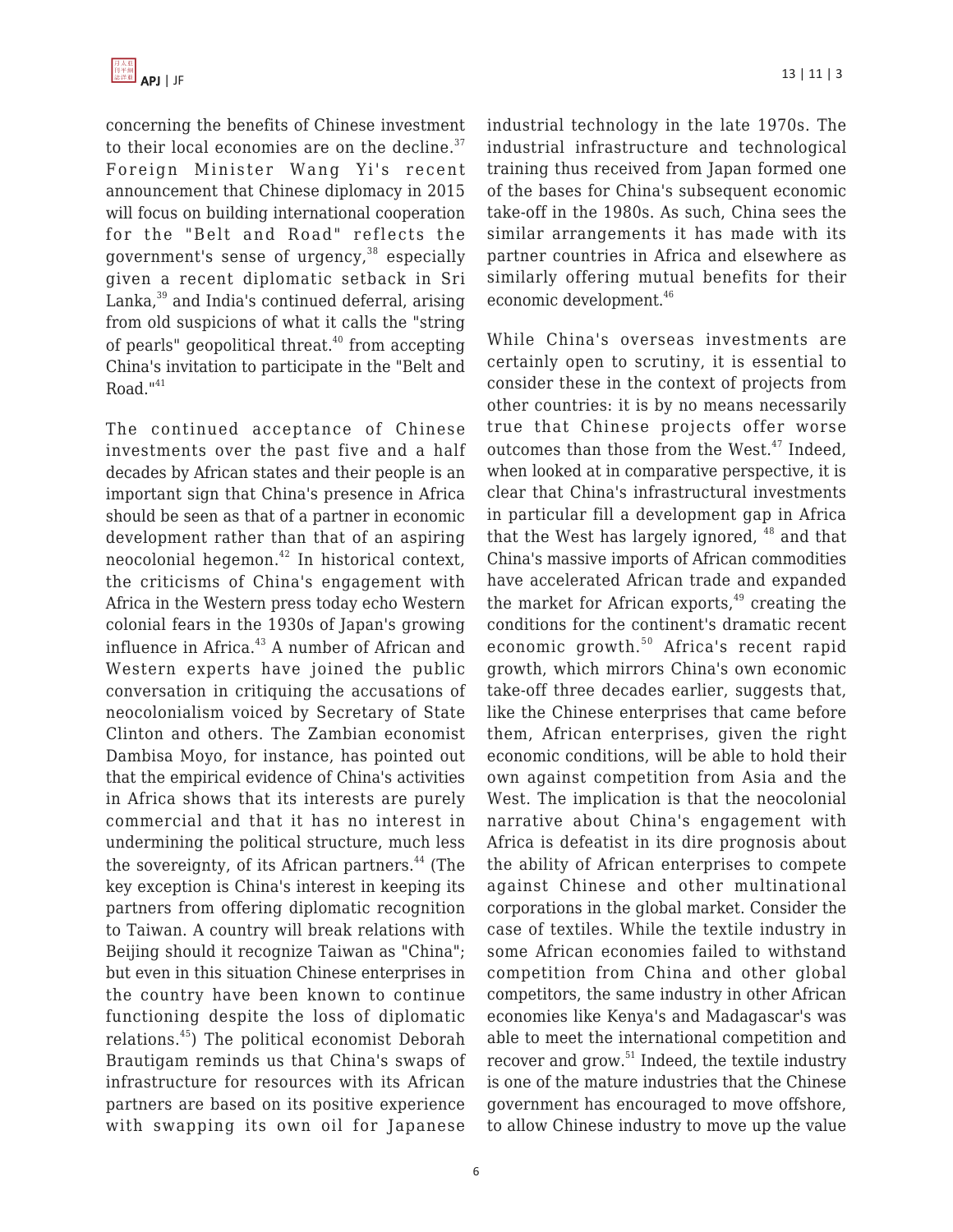

chain, and Chinese entrepreneurs from the textile and other mature industries have settled and taken up citizenship in African countries like Lesotho, further developing the local economies with their industrial knowledge, and deepening the commercial and technical knowhow of their local colleagues and employees.<sup>52</sup> Such capacity building can accelerate the movement of African industries up the value chain, as was the experience of the mature Chinese enterprises themselves in the 1990s and 2000s. Africa's movement up the industrial value chain can already be seen in the emergence of an indigenous automobile industry.<sup>53</sup> This shows that, rather than defeatism, optimism is warranted when projecting the probable outcomes of China's continued engagement with Africa.

Alvin Cheng-Hin Lim is a research fellow with the Longus Institute for Development and Strategy, and is the author of [Cambodia and](http://www.amazon.com/dp/1135132593/?tag=theasipacjo0b-20) [the Politics of Aesthetics](http://www.amazon.com/dp/1135132593/?tag=theasipacjo0b-20) (Routledge 2013). He received his Ph.D. in Political Science from the University of Hawaii at Manoa, and has taught at Pannasastra University of Cambodia and the American University of Nigeria.

**Email:** [alvinch@hawaii.edu.](https://apjjf.org/mailto:alvinch@hawaii.edu) **Web:** <https://manoa-hawaii.academia.edu/AlvinLim>

Recommended citation: Alvin Cheng-Hin Lim, "Africa and China's 21st Century Maritime Silk Road", The Asia-Pacific Journal, Vol. 13, Issue 10, No. 1, March 16, 2015.

#### **Bibliography**

Anderlini, Jamil, Mitchell, Tom, and Parker, George. "[UK move to join AIIB meets mixed](http://www.ft.com/cms/s/0/c3189416-c965-11e4-a2d9-00144feab7de.html) [response in China.](http://www.ft.com/cms/s/0/c3189416-c965-11e4-a2d9-00144feab7de.html)" Financial Times, March 13, 2015. Accessed March 14, 2015.

Aneja, Atul. "[China steps up drive to integrate](http://www.thehindu.com/news/international/world/china-steps-up-drive-to-integrate-africa-with-maritime-silk-road/article6802385.ece) [Africa with Maritime Silk Road."](http://www.thehindu.com/news/international/world/china-steps-up-drive-to-integrate-africa-with-maritime-silk-road/article6802385.ece) The Hindu, January 21, 2015. Accessed March 12, 2015.

"[Asian Infrastructure Development Bank to be](http://articles.economictimes.indiatimes.com/2015-01-02/news/57611692_1_aiib-asian-infrastructure-investment-bank-brics-development-bank)

[operational by year-end.](http://articles.economictimes.indiatimes.com/2015-01-02/news/57611692_1_aiib-asian-infrastructure-investment-bank-brics-development-bank)" Press Trust of India, January 2, 2015. Accessed March 12, 2015.

"[Backgrounder: China's major railway](http://africa.chinadaily.com.cn/world/2015-02/27/content_19669180.htm) [construction projects in Africa, Latin America."](http://africa.chinadaily.com.cn/world/2015-02/27/content_19669180.htm) Xinhua, 27 February, 2015. Accessed March 12, 2015.

Bosshard, Peter. "[China's Global Dam Builder](http://www.japanfocus.org/-Peter-Bosshard/4243) [at a Crossroads."](http://www.japanfocus.org/-Peter-Bosshard/4243) The Asia-Pacific Journal 12 (2014). Accessed March 12, 2015.

Bradshaw, Richard and Ransdell, Jim. "[Japan,](https://apjjf.org/-Jim-Ransdell/3626) [Britain and the Yellow Peril in Africa in the](https://apjjf.org/-Jim-Ransdell/3626) [1930s.](https://apjjf.org/-Jim-Ransdell/3626)" The Asia-Pacific Journal 9 (2011). Accessed March 12, 2015.

Brautigam, Deborah. The Dragon's Gift: The Real Story of China in Africa. Oxford: Oxford University Press, 2009.

Chen Boyuan. "[Chinese company completes](http://china.org.cn/business/2014-12/02/content_34207832.htm) [Nigeria railway project.](http://china.org.cn/business/2014-12/02/content_34207832.htm)" China.org.cn, December 2, 2014. Accessed March 12, 2015.

Chen Jia, Dai Tian, and Zhao Yinan. "[Growth](http://www.chinadaily.com.cn/china/2015twosession/2015-03/05/content_19723073.htm) [rate slows, structural reform predicted."](http://www.chinadaily.com.cn/china/2015twosession/2015-03/05/content_19723073.htm) China Daily, March 5, 2015. Accessed March 12, 2015.

Chen Qin and Huang Shan, "[Sri Lanka Tells](http://english.caixin.com/2015-03-10/100789883.html) [China It Will Rethink Ties – and a Major Port](http://english.caixin.com/2015-03-10/100789883.html) [Project,"](http://english.caixin.com/2015-03-10/100789883.html) Caixin, March 10, 2015, accessed March 12, 2015.

Cheng Lu. "[Return of maritime Silk Road does](http://en.people.cn/business/n/2015/0212/c90778-8850090.html) [not forget Africa.](http://en.people.cn/business/n/2015/0212/c90778-8850090.html)" Xinhua, February 12, 2015. Accessed March 12, 2015.

Chin, Gregory. ["China's Challenge in Africa:](http://yaleglobal.yale.edu/content/china%E2%80%99s-challenge-africa-avoid-blame-neo-colonialism) [Avoid Blame of Neo-Colonialism.](http://yaleglobal.yale.edu/content/china%E2%80%99s-challenge-africa-avoid-blame-neo-colonialism)" YaleGlobal, 9 July 2014. Accessed March 12, 2015.

["China aims at medium-to-high speed of growth](http://news.xinhuanet.com/english/2015-03/05/c_134040096.htm) [with twin engines: gov't report.](http://news.xinhuanet.com/english/2015-03/05/c_134040096.htm)" Xinhua, March 5, 2015. Accessed March 12, 2015.

"[China airport construction going global."](http://news.xinhuanet.com/english/china/2014-12/07/c_133838498.htm) Xinhua, December 7, 2014. Accessed March 12,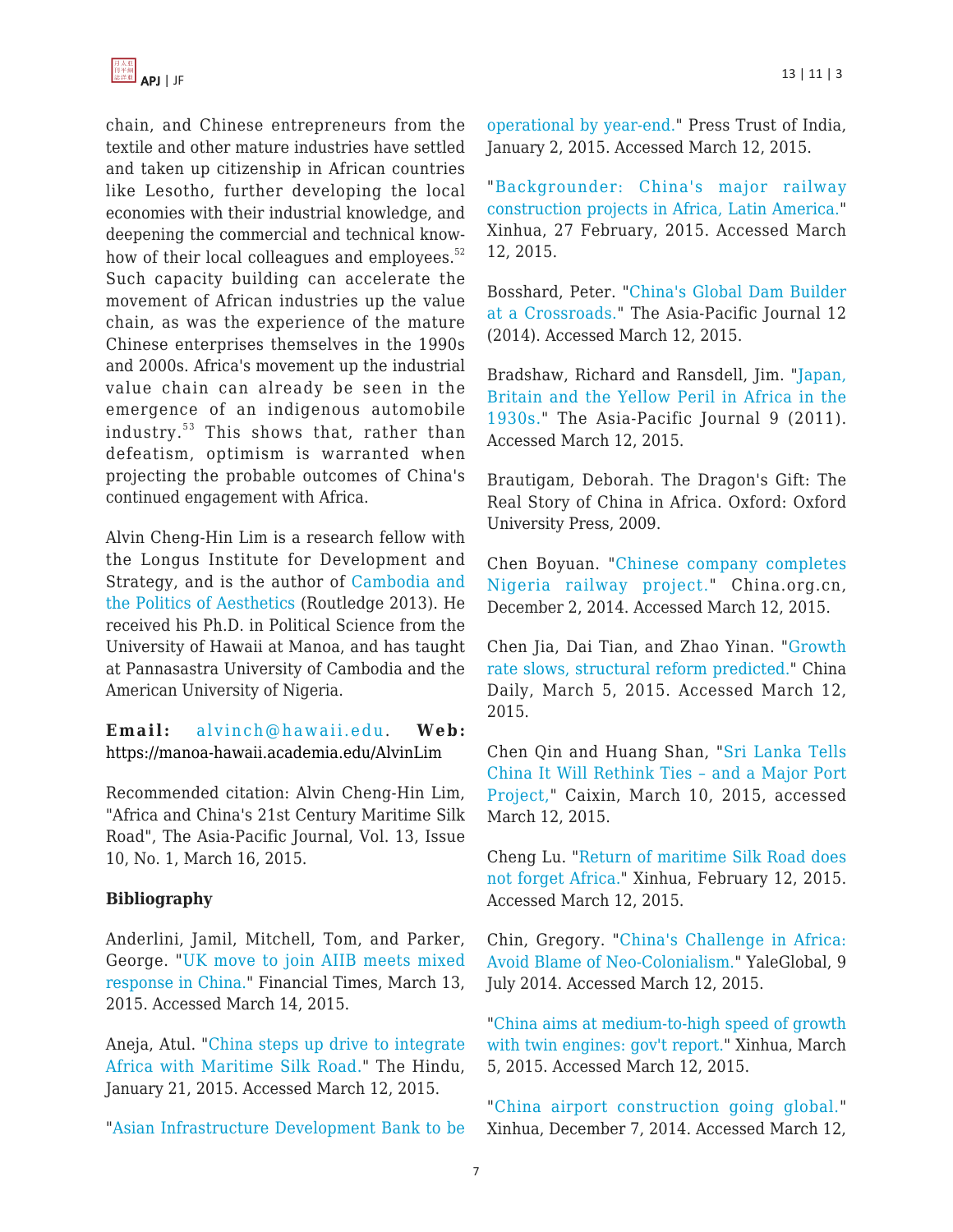

2015.

"[China faces arduous task of ensuring](http://www.globaltimes.cn/content/911130.shtml) [employment.](http://www.globaltimes.cn/content/911130.shtml)" Xinhua, March 10, 2015. Accessed March 12, 2015.

"[China invites India to join its Maritime Silk](http://articles.economictimes.indiatimes.com/2014-02-14/news/47337341_1_msr-special-representative-yang-jiechi-border-talks) [Road initiative,"](http://articles.economictimes.indiatimes.com/2014-02-14/news/47337341_1_msr-special-representative-yang-jiechi-border-talks) Press Trust of India, February 14, 2014, accessed March 12, 2015.

"[China-Africa relations: something besides](http://en.people.cn/n/2015/0302/c90780-8855942.html) [natural resources.](http://en.people.cn/n/2015/0302/c90780-8855942.html)" Xinhua, March 2, 2015. Accessed March 12, 2015.

"[China-funded light rail project puts Ethiopia](http://en.people.cn/n/2015/0208/c90000-8847584.html) [on track for transformation."](http://en.people.cn/n/2015/0208/c90000-8847584.html) China Radio International, February 8, 2015. Accessed March 12, 2015.

"[China, Sudan sign \\$700m loan for new](http://www.sudantribune.com/spip.php?article53371) [Khartoum airport."](http://www.sudantribune.com/spip.php?article53371) Sudan Tribune, December 17, 2014. Accessed March 12, 2015.

"[China's 2015 diplomacy focuses on 'Belt and](http://www.globaltimes.cn/content/910765.shtml) [Road.'"](http://www.globaltimes.cn/content/910765.shtml) Xinhua, March 8, 2015. Accessed March 12, 2015.

"[Chinese-built railway in Angola open to](http://en.people.cn/n/2015/0215/c90883-8850822.html) [traffic."](http://en.people.cn/n/2015/0215/c90883-8850822.html) Xinhua, February 15, 2015. Accessed March 12, 2015.

"[Clinton Chastises China on Internet, African](http://www.bloomberg.com/news/articles/2011-06-11/clinton-chastises-china-on-internet-african-new-colonialism-) ['New Colonialism.'](http://www.bloomberg.com/news/articles/2011-06-11/clinton-chastises-china-on-internet-african-new-colonialism-)" Bloomberg, June 12, 2011. Accessed March 12, 2015.

"[Djibouti starts building two Chinese-funded](http://af.reuters.com/article/djiboutiNews/idAFL6N0UZ0PO20150120) [airports."](http://af.reuters.com/article/djiboutiNews/idAFL6N0UZ0PO20150120) Reuters, January 20, 2015. Accessed March 12, 2015.

Eyler, Brian. "[China's Maritime Silk Road is all](http://www.eastbysoutheast.com/chinas-maritime-silk-road-africa/) [about Africa.](http://www.eastbysoutheast.com/chinas-maritime-silk-road-africa/)" East by Southeast, November 17, 2014. Accessed March 12, 2015.

Gundan, Farai. "[Made In Africa: Three Cars](http://www.forbes.com/sites/faraigundan/2015/01/31/made-in-africa-three-cars-designed-and-manufactured-in-africa/) [Designed And Manufactured In Africa."](http://www.forbes.com/sites/faraigundan/2015/01/31/made-in-africa-three-cars-designed-and-manufactured-in-africa/) Forbes, January 31, 2015. Accessed March 12, 2015.

Hou Liqiang and Hu Haiyan. "[Jam-packed](http://africa.chinadaily.com.cn/weekly/2015-01/30/content_19448564.htm) [airports add to pressure.](http://africa.chinadaily.com.cn/weekly/2015-01/30/content_19448564.htm)" China Daily, January 30, 2015. Accessed March 12, 2015.

Iriogbe, Lawrence Osekhale. "China in Africa: Nigeria as a Case Study." Seminar paper, American University of Nigeria, 2011.

"[Is this young Kenyan Chinese descendant?"](http://www.chinadaily.com.cn/english/doc/2005-07/11/content_459090.htm) China Daily, July 11, 2005. Accessed March 12, 2015.

Ishaku, Joseph. "Chinese Products' Presence in Nigeria: The Case of Motorcycles." Seminar paper, American University of Nigeria, 2011.

Lamido Sanusi. "[Africa must get real about](http://www.ft.com/cms/s/0/562692b0-898c-11e2-ad3f-00144feabdc0.html) [Chinese ties."](http://www.ft.com/cms/s/0/562692b0-898c-11e2-ad3f-00144feabdc0.html) Financial Times, March 11, 2013. Accessed March 12, 2015.

Li Lianxing. "[Airports give Rwanda a ticket to](http://africa.chinadaily.com.cn/weekly/2015-01/30/content_19448566.htm) [growth.](http://africa.chinadaily.com.cn/weekly/2015-01/30/content_19448566.htm)" China Daily, January 30, 2015. Accessed March 12, 2015.

Mohan, C. Raja. "[Silk Road Focus: Chinese](http://indianexpress.com/article/opinion/columns/chinese-takeaway-15/) [Takeaway.](http://indianexpress.com/article/opinion/columns/chinese-takeaway-15/)" Indian Express, March 10, 2015. Accessed March 12, 2015.

Moyo, Dambisa. "[Beijing, a Boon for Africa."](http://www.nytimes.com/2012/06/28/opinion/beijing-a-boon-for-africa.html) New York Times, June 27, 2012. Accessed March 12, 2015.

Moyo, Dambisa. Winner Take All: China's Race for Resources and What It Means for Us. London: Allen Lane, 2012.

"[New Zealand becomes 24th founding member](http://europe.chinadaily.com.cn/business/2015-01/05/content_19239131.htm) [of AIIB."](http://europe.chinadaily.com.cn/business/2015-01/05/content_19239131.htm) China Daily, January 5, 2015. Accessed March 14, 2015.

"[Nigeria Completes First Standard Gauge](http://www.nta.ng/2014/12/04/nigeria-completes-first-standard-gauge-railway-modernization-project/) [Railway Modernization Project.](http://www.nta.ng/2014/12/04/nigeria-completes-first-standard-gauge-railway-modernization-project/)" Nigerian Television Authority, December 4, 2014. Accessed March 12, 2015.

Pew Research Center. "[Chapter 2: China's](http://www.pewglobal.org/2014/07/14/chapter-2-chinas-image/) [Image."](http://www.pewglobal.org/2014/07/14/chapter-2-chinas-image/) Global Opposition to U.S. Surveillance and Drones, but Limited Harm to America's Image, July 14, 2014. Accessed March 12, 2015.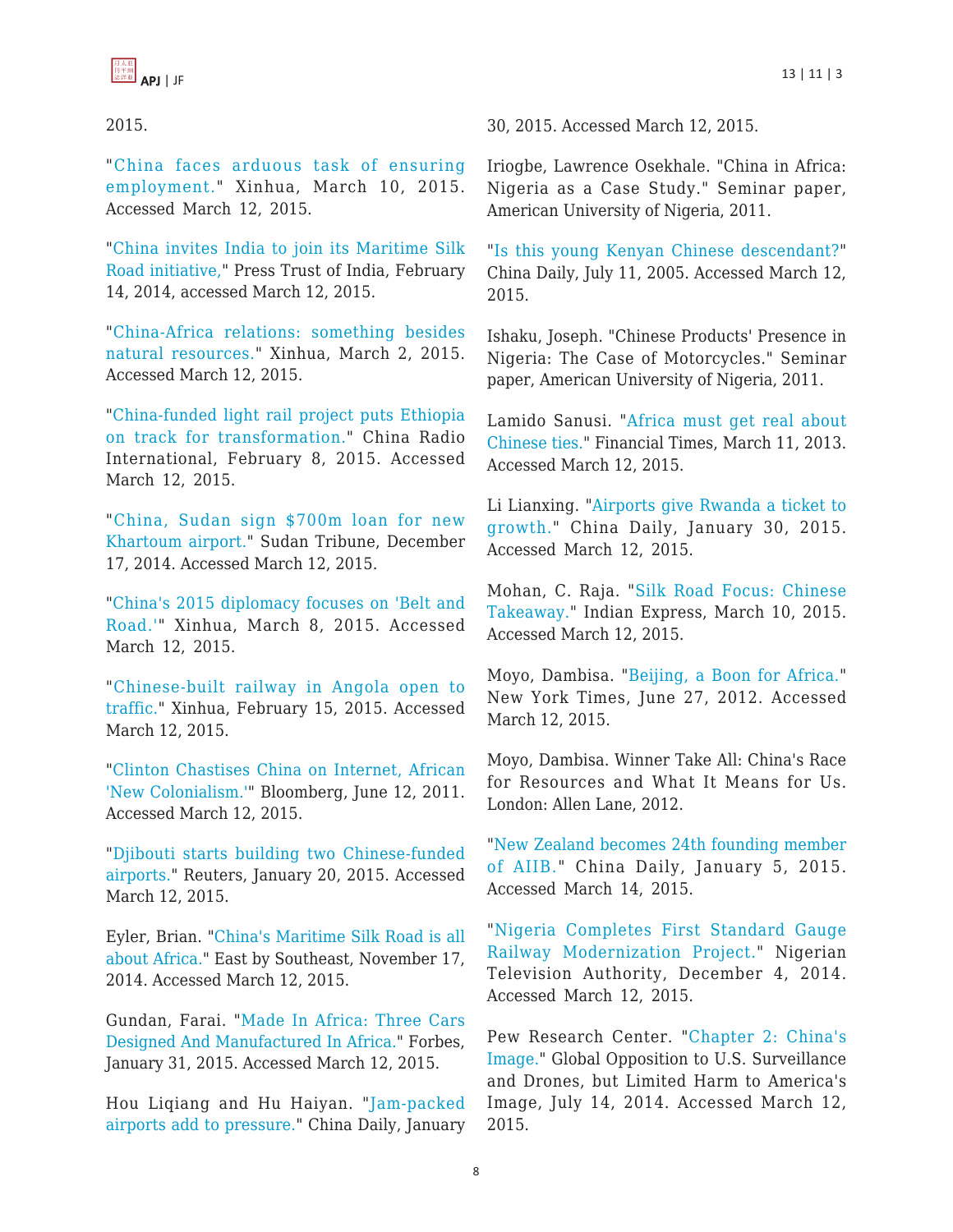

Rapoza, Kenneth. "[Double Digits No More,](http://www.forbes.com/sites/kenrapoza/2012/04/10/double-digits-no-more-china-india-govts-want-to-grow-slow/) [China & India Govts Want To Grow Slow."](http://www.forbes.com/sites/kenrapoza/2012/04/10/double-digits-no-more-china-india-govts-want-to-grow-slow/) Forbes, April 10, 2012. Accessed March 12, 2015.

Sautman, Barry and Yan Hairong. "[Trade,](https://apjjf.org/-Yan-Hairong/3278) [Investment, Power and the China-in-Africa](https://apjjf.org/-Yan-Hairong/3278) [Discourse.](https://apjjf.org/-Yan-Hairong/3278)" The Asia-Pacific Journal 9 (2009). Accessed March 12, 2015.

Sautman, Barry and Yan Hairong. "[Gilded](https://apjjf.org/-Yan-Hairong/3668) [Outside, Shoddy Within: The Human Rights](https://apjjf.org/-Yan-Hairong/3668) [Watch report on Chinese copper mining in](https://apjjf.org/-Yan-Hairong/3668) [Zambia."](https://apjjf.org/-Yan-Hairong/3668) The Asia-Pacific Journal 9 (2011). Accessed March 12, 2015.

Shee Poon Kim. ["An Anatomy of China's 'String](http://www.biwako.shiga-u.ac.jp/eml/Ronso/387/Kim.pdf) [of Pearls' Strategy.](http://www.biwako.shiga-u.ac.jp/eml/Ronso/387/Kim.pdf)" The Hikone Ronso 387 (2011). Accessed March 12, 2015.

Shi Ze. "['One Road & One Belt' & New](http://newparadigm.schillerinstitute.com/media/one-road-and-one-belt-and-new-thinking-with-regard-to-concepts-and-practice/) [Thinking With Regard To Concepts And](http://newparadigm.schillerinstitute.com/media/one-road-and-one-belt-and-new-thinking-with-regard-to-concepts-and-practice/) [Practice."](http://newparadigm.schillerinstitute.com/media/one-road-and-one-belt-and-new-thinking-with-regard-to-concepts-and-practice/) 30th Anniversary Conference of the Schiller Institute, October 18, 2014. Accessed March 12, 2015.

Simmons, Katie. "[U.S., China compete to woo](http://www.pewresearch.org/fact-tank/2014/08/04/u-s-china-compete-to-woo-africa/) [Africa.](http://www.pewresearch.org/fact-tank/2014/08/04/u-s-china-compete-to-woo-africa/)" Pew Research Fact Tank, August 4, 2014. Accessed March 12, 2015.

Ssekandi, Ronald and Yuan Qing. "[China's](http://en.people.cn/n/2015/0224/c90883-8853073.html) [investment in infrastructure key to Africa's](http://en.people.cn/n/2015/0224/c90883-8853073.html) [development: experts."](http://en.people.cn/n/2015/0224/c90883-8853073.html) Xinhua, February 24, 2015. Accessed March 12, 2015.

"[The Hopeful Continent: Africa Rising."](http://www.economist.com/node/21541015) The Economist, December 3, 2011. Accessed March 12, 2015.

Tiezzi, Shannon. "[What's It Like to Have China](http://thediplomat.com/2015/02/whats-it-like-to-have-china-build-you-a-port-ask-cameroon/) [Build You a Port? Ask Cameroon."](http://thediplomat.com/2015/02/whats-it-like-to-have-china-build-you-a-port-ask-cameroon/) The Diplomat, February 27, 2015. Accessed March 12, 2015.

Turse, Nick. "[The US Military Has Been 'At](http://www.thenation.com/article/179324/us-military-has-been-war-africa-sly-years) [War' in Africa on the Sly For Years."](http://www.thenation.com/article/179324/us-military-has-been-war-africa-sly-years) The Nation, April 14, 2014. Accessed March 12, 2015.

Turse, Nick. "[US Special Forces Are Operating](http://www.thenation.com/article/195409/us-special-forces-are-operating-more-countries-you-can-imagine) [in More Countries Than You Can Imagine.](http://www.thenation.com/article/195409/us-special-forces-are-operating-more-countries-you-can-imagine)" The Nation, January 20, 2015. Accessed March 12, 2015.

Tweed, David . "[Modi Touring Indian Ocean to](http://www.bloomberg.com/news/articles/2015-03-09/modi-tours-indian-ocean-to-keep-china-and-its-submarines-at-bay) [Keep China's Submarines at Bay.](http://www.bloomberg.com/news/articles/2015-03-09/modi-tours-indian-ocean-to-keep-china-and-its-submarines-at-bay)" Bloomberg, March 10, 2015. Accessed March 12, 2015.

Wang Bowen. "[China unswervingly sticks to](http://news.xinhuanet.com/english/2015-03/05/c_134039426.htm) [peaceful development under 'new normal.'"](http://news.xinhuanet.com/english/2015-03/05/c_134039426.htm) Xinhua, March 5, 2015. Accessed March 12, 2015.

"[Wang Yi: China Is Ready to Work for Africa's](http://www.fmprc.gov.cn/mfa_eng/wjb_663304/wjbz_663308/activities_663312/t1227709.shtml) [Dream of Building."](http://www.fmprc.gov.cn/mfa_eng/wjb_663304/wjbz_663308/activities_663312/t1227709.shtml) Ministry of Foreign Affairs, People's Republic of China, January 11, 2015, accessed March 12, 2015.

World Bank. [Africa Rising: A Tale of Growth,](http://www.worldbank.org/en/news/feature/2014/04/14/africa-rising-a-tale-of-growth-inequality-and-great-promise) [Inequality and Great Promise.](http://www.worldbank.org/en/news/feature/2014/04/14/africa-rising-a-tale-of-growth-inequality-and-great-promise) April 14, 2014. Accessed March 12, 2015.

Wu Jiao and Zhang Yunbi. ["Xi proposes a 'new](http://usa.chinadaily.com.cn/china/2013-09/08/content_16952304.htm) [Silk Road' with Central Asia.](http://usa.chinadaily.com.cn/china/2013-09/08/content_16952304.htm)" China Daily, September 8, 2013. Accessed March 12, 2015.

Wu Jiao and Zhang Yunbi. "[Xi in call for](http://usa.chinadaily.com.cn/china/2013-10/04/content_17008940.htm) [building of new 'maritime silk road.'](http://usa.chinadaily.com.cn/china/2013-10/04/content_17008940.htm)" China Daily, October 4, 2013. Accessed March 12, 2015.

"[Xi's 'Four Comprehensives' a strategic](http://news.xinhuanet.com/english/china/2015-02/25/c_127517905.htm) [blueprint for China.](http://news.xinhuanet.com/english/china/2015-02/25/c_127517905.htm)" Xinhua, February 25, 2015. Accessed March 12, 2015.

Zhang Yuzhe. "[With New Funds, China Hits a](http://english.caixin.com/2014-12-03/100758419.html) [Silk Road Stride.](http://english.caixin.com/2014-12-03/100758419.html)" Caixin, December 3, 2014. Accessed March 12, 2015.

Zhang Yuzhe. "[Gov't Said to Name Three to Silk](http://english.caixin.com/2015-02-05/100781902.html) [Road Fund Leadership Team.](http://english.caixin.com/2015-02-05/100781902.html)" Caixin, February 5, 2015. Accessed March 12, 2015.

#### **Notes**

1 Joseph Ishaku, "Chinese Products' Presence in Nigeria: The Case of Motorcycles" (seminar paper, American University of Nigeria, 2011),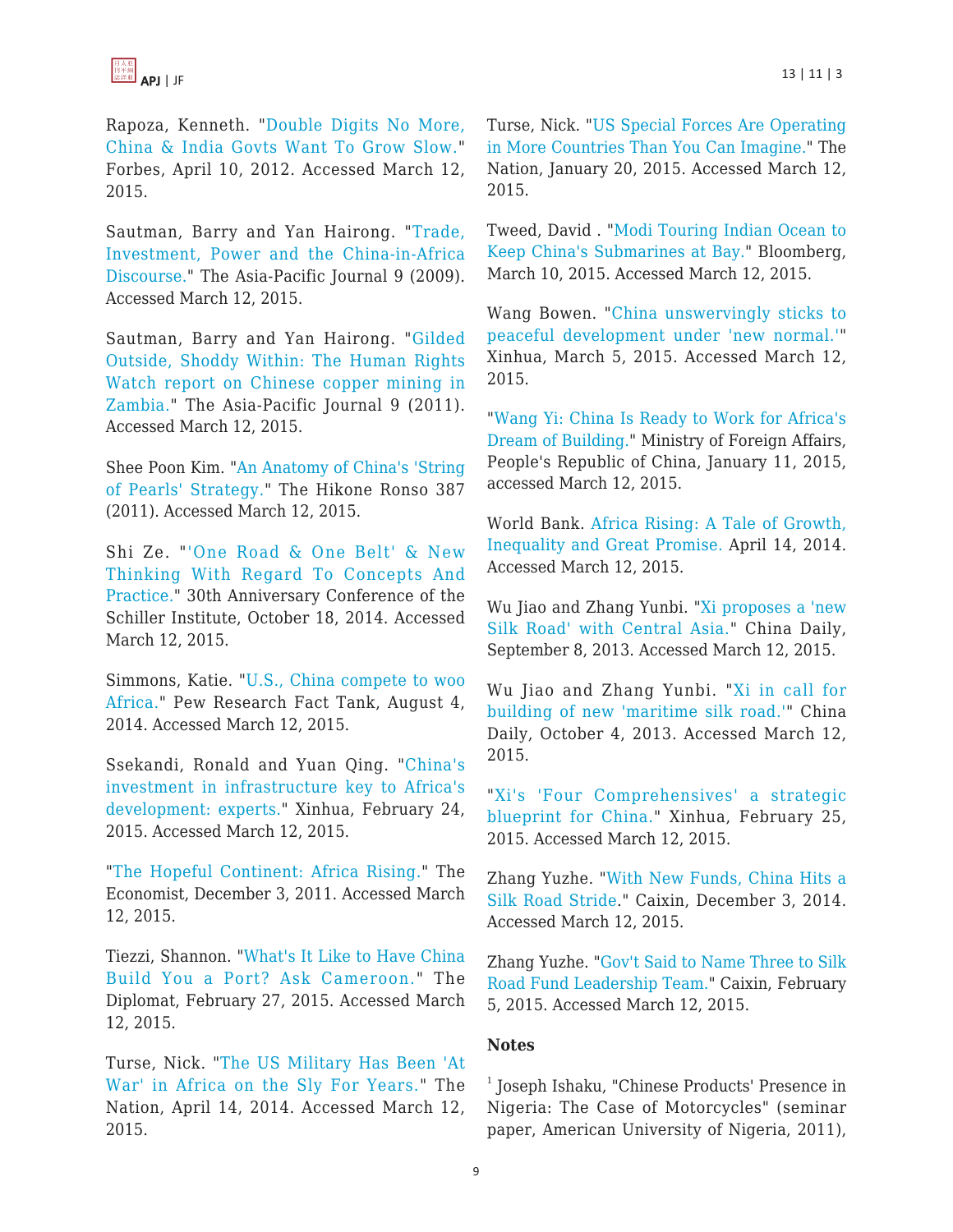

# 7.

 $2^{2}$  Lawrence Osekhale Iriogbe, "China in Africa: Nigeria as a Case Study" (seminar paper, American University of Nigeria, 2011), 6.

 $^3$  Wu Jiao and Zhang Yunbi, "[Xi proposes a 'new](http://usa.chinadaily.com.cn/china/2013-09/08/content_16952304.htm) [Silk Road' with Central Asia,](http://usa.chinadaily.com.cn/china/2013-09/08/content_16952304.htm)" China Daily, September 8, 2013, accessed March 12, 2015.

 $^4$  Wu Jiao and Zhang Yunbi, "<u>[Xi in call for](http://usa.chinadaily.com.cn/china/2013-10/04/content_17008940.htm)</u> [building of new 'maritime silk road,](http://usa.chinadaily.com.cn/china/2013-10/04/content_17008940.htm)'" China Daily, October 4, 2013, accessed March 12, 2015.

5 Deborah Brautigam, The Dragon's Gift: The Real Story of China in Africa (Oxford: Oxford University Press, 2009), 103-104. Zhang Yuzhe, "[With New Funds, China Hits a Silk Road](http://english.caixin.com/2014-12-03/100758419.html) [Stride](http://english.caixin.com/2014-12-03/100758419.html)," Caixin, December 3, 2014, accessed March 12, 2015.

6 Shi Ze, "'[One Road & One Belt' & New](http://newparadigm.schillerinstitute.com/media/one-road-and-one-belt-and-new-thinking-with-regard-to-concepts-and-practice/) [Thinking With Regard To Concepts And](http://newparadigm.schillerinstitute.com/media/one-road-and-one-belt-and-new-thinking-with-regard-to-concepts-and-practice/) [Practice,](http://newparadigm.schillerinstitute.com/media/one-road-and-one-belt-and-new-thinking-with-regard-to-concepts-and-practice/)" 30th Anniversary Conference of the Schiller Institute, October 18, 2014, accessed March 12, 2015.

<sup>7</sup> "[Wang Yi: China Is Ready to Work for Africa's](http://www.fmprc.gov.cn/mfa_eng/wjb_663304/wjbz_663308/activities_663312/t1227709.shtml) [Dream of Building](http://www.fmprc.gov.cn/mfa_eng/wjb_663304/wjbz_663308/activities_663312/t1227709.shtml)," Ministry of Foreign Affairs, the People's Republic of China, January 11, 2015, accessed March 12, 2015.

8 Kenneth Rapoza, "[Double Digits No More,](http://www.forbes.com/sites/kenrapoza/2012/04/10/double-digits-no-more-china-india-govts-want-to-grow-slow/) [China & India Govts Want To Grow Slow](http://www.forbes.com/sites/kenrapoza/2012/04/10/double-digits-no-more-china-india-govts-want-to-grow-slow/)," Forbes, April 10, 2012, accessed March 12, 2015.

9 Chen Jia, Dai Tian, Zhao Yinan, "[Growth rate](http://www.chinadaily.com.cn/china/2015twosession/2015-03/05/content_19723073.htm) [slows, structural reform predicted](http://www.chinadaily.com.cn/china/2015twosession/2015-03/05/content_19723073.htm)," China Daily, March 5, 2015, accessed March 12, 2015.

<sup>10</sup> "[China aims at medium-to-high speed of](http://news.xinhuanet.com/english/2015-03/05/c_134040096.htm) [growth with twin engines: gov't report,](http://news.xinhuanet.com/english/2015-03/05/c_134040096.htm)" Xinhua, March 5, 2015, accessed March 12, 2015.

<sup>11</sup> "[Xi's 'Four Comprehensives' a strategic](http://news.xinhuanet.com/english/china/2015-02/25/c_127517905.htm) [blueprint for China,](http://news.xinhuanet.com/english/china/2015-02/25/c_127517905.htm)" Xinhua, February 25, 2015, accessed March 12, 2015. Wang Bowen, "[China unswervingly sticks to peaceful](http://news.xinhuanet.com/english/2015-03/05/c_134039426.htm) [development under 'new normal,'](http://news.xinhuanet.com/english/2015-03/05/c_134039426.htm)" Xinhua, March 5, 2015, accessed March 12, 2015.

<sup>12</sup> "[China faces arduous task of ensuring](http://www.globaltimes.cn/content/911130.shtml) [employment](http://www.globaltimes.cn/content/911130.shtml)," Xinhua, March 10, 2015, accessed March 12, 2015.

<sup>13</sup> "[Is this young Kenyan Chinese descendant?"](http://www.chinadaily.com.cn/english/doc/2005-07/11/content_459090.htm) China Daily, July 11, 2005, accessed March 12, 2015.

<sup>14</sup> Atul Aneja, "[China steps up drive to integrate](http://www.thehindu.com/news/international/world/china-steps-up-drive-to-integrate-africa-with-maritime-silk-road/article6802385.ece) [Africa with Maritime Silk Road,](http://www.thehindu.com/news/international/world/china-steps-up-drive-to-integrate-africa-with-maritime-silk-road/article6802385.ece)" The Hindu, January 21, 2015, accessed March 12, 2015.

<sup>15</sup> Shannon Tiezzi, "[What's It Like to Have](http://thediplomat.com/2015/02/whats-it-like-to-have-china-build-you-a-port-ask-cameroon/) [China Build You a Port? Ask Cameroon,](http://thediplomat.com/2015/02/whats-it-like-to-have-china-build-you-a-port-ask-cameroon/)" The Diplomat, February 27, 2015, accessed March 12, 2015.

<sup>16</sup> Cheng Lu, "[Return of maritime Silk Road](http://en.people.cn/business/n/2015/0212/c90778-8850090.html) [does not forget Africa,](http://en.people.cn/business/n/2015/0212/c90778-8850090.html)" Xinhua, February 12, 2015, accessed March 12, 2015.

<sup>17</sup> ["China-Africa relations: something besides](http://en.people.cn/n/2015/0302/c90780-8855942.html) [natural resources,](http://en.people.cn/n/2015/0302/c90780-8855942.html)" Xinhua, March 2, 2015, accessed March 12, 2015.

<sup>18</sup> "[Backgrounder: China's major railway](http://africa.chinadaily.com.cn/world/2015-02/27/content_19669180.htm) [construction projects in Africa, Latin America,](http://africa.chinadaily.com.cn/world/2015-02/27/content_19669180.htm)" Xinhua, 27 February, 2015, accessed March 12, 2015.

<sup>19</sup> Brautigam, Dragon's Gift, 31-34.

<sup>20</sup> Brautigam, Dragon's Gift, 79.

<sup>21</sup> "[China-funded light rail project puts Ethiopia](http://en.people.cn/n/2015/0208/c90000-8847584.html) [on track for transformation](http://en.people.cn/n/2015/0208/c90000-8847584.html)," China Radio International, February 8, 2015, accessed March 12, 2015.

<sup>22</sup> Chen Boyuan, "[Chinese company completes](http://china.org.cn/business/2014-12/02/content_34207832.htm) [Nigeria railway project](http://china.org.cn/business/2014-12/02/content_34207832.htm)," China.org.cn,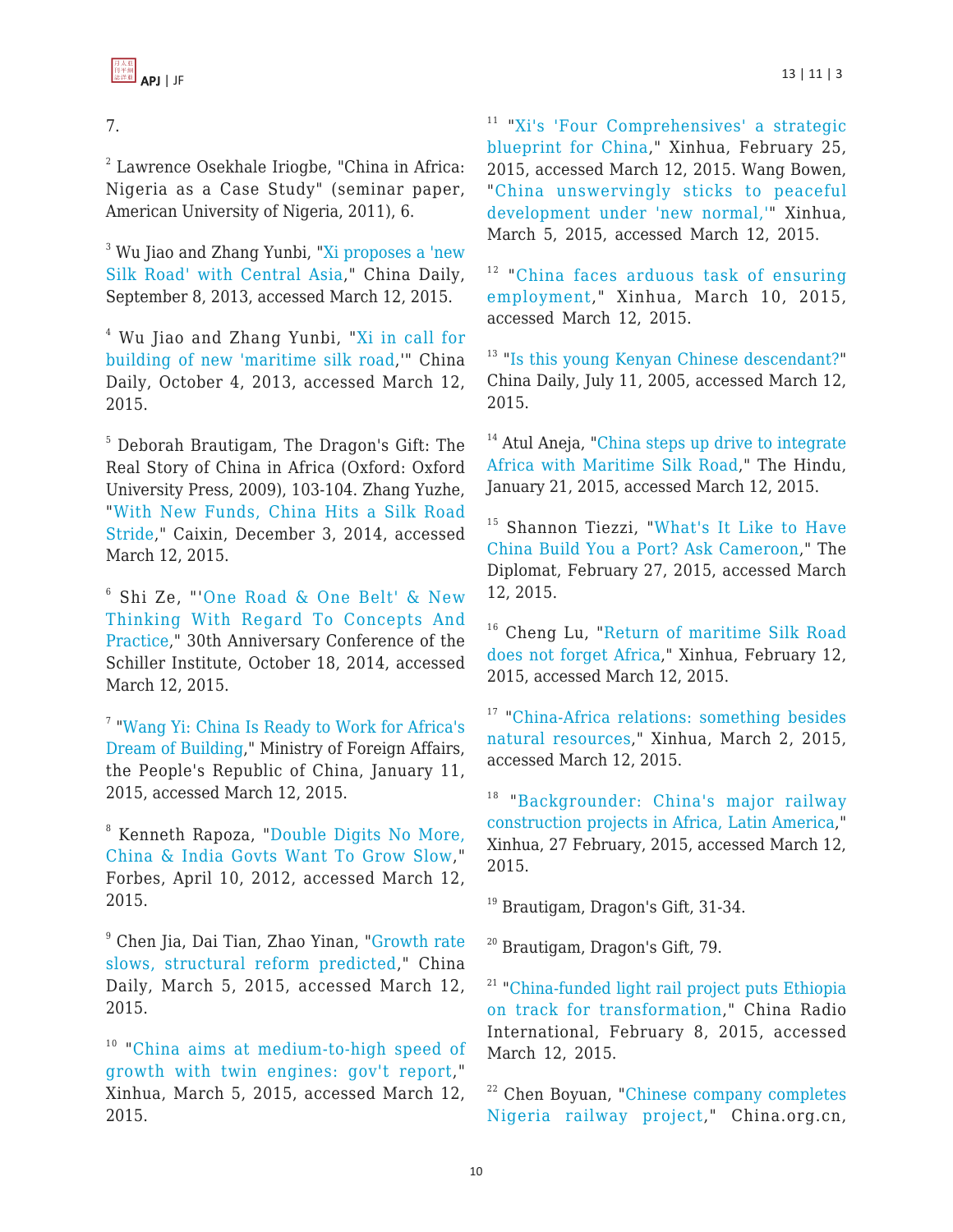

December 2, 2014, accessed March 12, 2015. "[Nigeria Completes First Standard Gauge](http://www.nta.ng/2014/12/04/nigeria-completes-first-standard-gauge-railway-modernization-project/) [Railway Modernization Project,](http://www.nta.ng/2014/12/04/nigeria-completes-first-standard-gauge-railway-modernization-project/)" Nigerian Television Authority, December 4, 2014, accessed March 12, 2015.

<sup>23</sup> "[Chinese-built railway in Angola open to](http://en.people.cn/n/2015/0215/c90883-8850822.html) [traffic,](http://en.people.cn/n/2015/0215/c90883-8850822.html)" Xinhua, February 15, 2015, accessed March 12, 2015.

 $24$  ["China airport construction going global](http://news.xinhuanet.com/english/china/2014-12/07/c_133838498.htm)," Xinhua, December 7, 2014, accessed March 12, 2015. "[China, Sudan sign \\$700m loan for new](http://www.sudantribune.com/spip.php?article53371) [Khartoum airport,](http://www.sudantribune.com/spip.php?article53371)" Sudan Tribune, December 17, 2014, accessed March 12, 2015. ["Djibouti](http://af.reuters.com/article/djiboutiNews/idAFL6N0UZ0PO20150120) [starts building two Chinese-funded airports](http://af.reuters.com/article/djiboutiNews/idAFL6N0UZ0PO20150120)," Reuters, January 20, 2015, accessed March 12, 2015. Hou Liqiang and Hu Haiyan, "[Jam-packed](http://africa.chinadaily.com.cn/weekly/2015-01/30/content_19448564.htm) [airports add to pressure](http://africa.chinadaily.com.cn/weekly/2015-01/30/content_19448564.htm)," China Daily, January 30, 2015, accessed March 12, 2015. Li Lianxing, ["Airports give Rwanda a ticket to](http://africa.chinadaily.com.cn/weekly/2015-01/30/content_19448566.htm) [growth,](http://africa.chinadaily.com.cn/weekly/2015-01/30/content_19448566.htm)" China Daily, January 30, 2015, accessed March 12, 2015.

<sup>25</sup> Peter Bosshard,"[China's Global Dam Builder](http://www.japanfocus.org/-Peter-Bosshard/4243) [at a Crossroads](http://www.japanfocus.org/-Peter-Bosshard/4243)," The Asia-Pacific Journal 12 (2014), accessed March 12, 2015.

<sup>26</sup> "China-Africa relations." Ronald Ssekandi and Yuan Qing, "[China's investment in](http://en.people.cn/n/2015/0224/c90883-8853073.html) [infrastructure key to Africa's development:](http://en.people.cn/n/2015/0224/c90883-8853073.html) [experts](http://en.people.cn/n/2015/0224/c90883-8853073.html)," Xinhua, February 24, 2015, accessed March 12, 2015.

<sup>27</sup> Zhang Yuzhe, "[Gov't Said to Name Three to](http://english.caixin.com/2015-02-05/100781902.html) [Silk Road Fund Leadership Team](http://english.caixin.com/2015-02-05/100781902.html)," Caixin, February 5, 2015, accessed March 12, 2015.

<sup>28</sup> Zhang Yuzhe, "With New Funds."

<sup>29</sup> "[Asian Infrastructure Development Bank to](http://articles.economictimes.indiatimes.com/2015-01-02/news/57611692_1_aiib-asian-infrastructure-investment-bank-brics-development-bank) [be operational by year-end](http://articles.economictimes.indiatimes.com/2015-01-02/news/57611692_1_aiib-asian-infrastructure-investment-bank-brics-development-bank)," Press Trust of India, January 2, 2015, accessed March 12, 2015. Jamil Anderlini, Tom Mitchell and George Parker, ["UK move to join AIIB meets mixed](http://www.ft.com/cms/s/0/c3189416-c965-11e4-a2d9-00144feab7de.html) [response in China](http://www.ft.com/cms/s/0/c3189416-c965-11e4-a2d9-00144feab7de.html)," Financial Times, March 13, 2015, accessed March 14, 2015. ["New Zealand](http://europe.chinadaily.com.cn/business/2015-01/05/content_19239131.htm) [becomes 24th founding member of AIIB](http://europe.chinadaily.com.cn/business/2015-01/05/content_19239131.htm)," China Daily, January 5, 2015, accessed March 14, 2015.

<sup>30</sup> Zhang Yuzhe, "With New Funds."

<sup>31</sup> Brian Eyler, "[China's Maritime Silk Road is](http://www.eastbysoutheast.com/chinas-maritime-silk-road-africa/) [all about Africa](http://www.eastbysoutheast.com/chinas-maritime-silk-road-africa/)," East by Southeast, November 17, 2014, accessed March 12, 2015.

<sup>32</sup> Brautigam, Dragon's Gift, 136-137.

<sup>33</sup> Brautigam, Dragon's Gift, 56.

<sup>34</sup> "[Clinton Chastises China on Internet, African](http://www.bloomberg.com/news/articles/2011-06-11/clinton-chastises-china-on-internet-african-new-colonialism-) ['New Colonialism,](http://www.bloomberg.com/news/articles/2011-06-11/clinton-chastises-china-on-internet-african-new-colonialism-)'" Bloomberg, June 12, 2011, accessed March 12, 2015.

<sup>35</sup> Lamido Sanusi, "[Africa must get real about](http://www.ft.com/cms/s/0/562692b0-898c-11e2-ad3f-00144feabdc0.html) [Chinese ties,](http://www.ft.com/cms/s/0/562692b0-898c-11e2-ad3f-00144feabdc0.html)" Financial Times, March 11, 2013, accessed March 12, 2015. Gregory Chin, "[China's Challenge in Africa: Avoid Blame of](http://yaleglobal.yale.edu/content/china%E2%80%99s-challenge-africa-avoid-blame-neo-colonialism) [Neo-Colonialism,](http://yaleglobal.yale.edu/content/china%E2%80%99s-challenge-africa-avoid-blame-neo-colonialism)" YaleGlobal, 9 July 2014, accessed March 12, 2015.

<sup>36</sup> Pew Research Center, "[Chapter 2: China's](http://www.pewglobal.org/2014/07/14/chapter-2-chinas-image/) [Image](http://www.pewglobal.org/2014/07/14/chapter-2-chinas-image/)," Global Opposition to U.S. Surveillance and Drones, but Limited Harm to America's Image, July 14, 2014, accessed March 12, 2015.

<sup>37</sup> Katie Simmons, ["U.S., China compete to woo](http://www.pewresearch.org/fact-tank/2014/08/04/u-s-china-compete-to-woo-africa/) [Africa](http://www.pewresearch.org/fact-tank/2014/08/04/u-s-china-compete-to-woo-africa/)," Pew Research Fact Tank, August 4, 2014, accessed March 12, 2015.

<sup>38</sup> ["China's 2015 diplomacy focuses on 'Belt and](http://www.globaltimes.cn/content/910765.shtml) [Road,](http://www.globaltimes.cn/content/910765.shtml)'" Xinhua, March 8, 2015, accessed March 12, 2015.

<sup>39</sup> Chen Qin and Huang Shan, "[Sri Lanka Tells](http://english.caixin.com/2015-03-10/100789883.html) [China It Will Rethink Ties – and a Major Port](http://english.caixin.com/2015-03-10/100789883.html) [Project](http://english.caixin.com/2015-03-10/100789883.html)," Caixin, March 10, 2015, accessed March 12, 2015.

<sup>40</sup> Shee Poon Kim, "[An Anatomy of China's](http://www.biwako.shiga-u.ac.jp/eml/Ronso/387/Kim.pdf) ['String of Pearls' Strategy](http://www.biwako.shiga-u.ac.jp/eml/Ronso/387/Kim.pdf)," The Hikone Ronso 387 (2011), accessed March 12, 2015. David Tweed, "[Modi Touring Indian Ocean to Keep](http://www.bloomberg.com/news/articles/2015-03-09/modi-tours-indian-ocean-to-keep-china-and-its-submarines-at-bay) [China's Submarines at Bay](http://www.bloomberg.com/news/articles/2015-03-09/modi-tours-indian-ocean-to-keep-china-and-its-submarines-at-bay)," Bloomberg, March 10, 2015, accessed March 12, 2015.